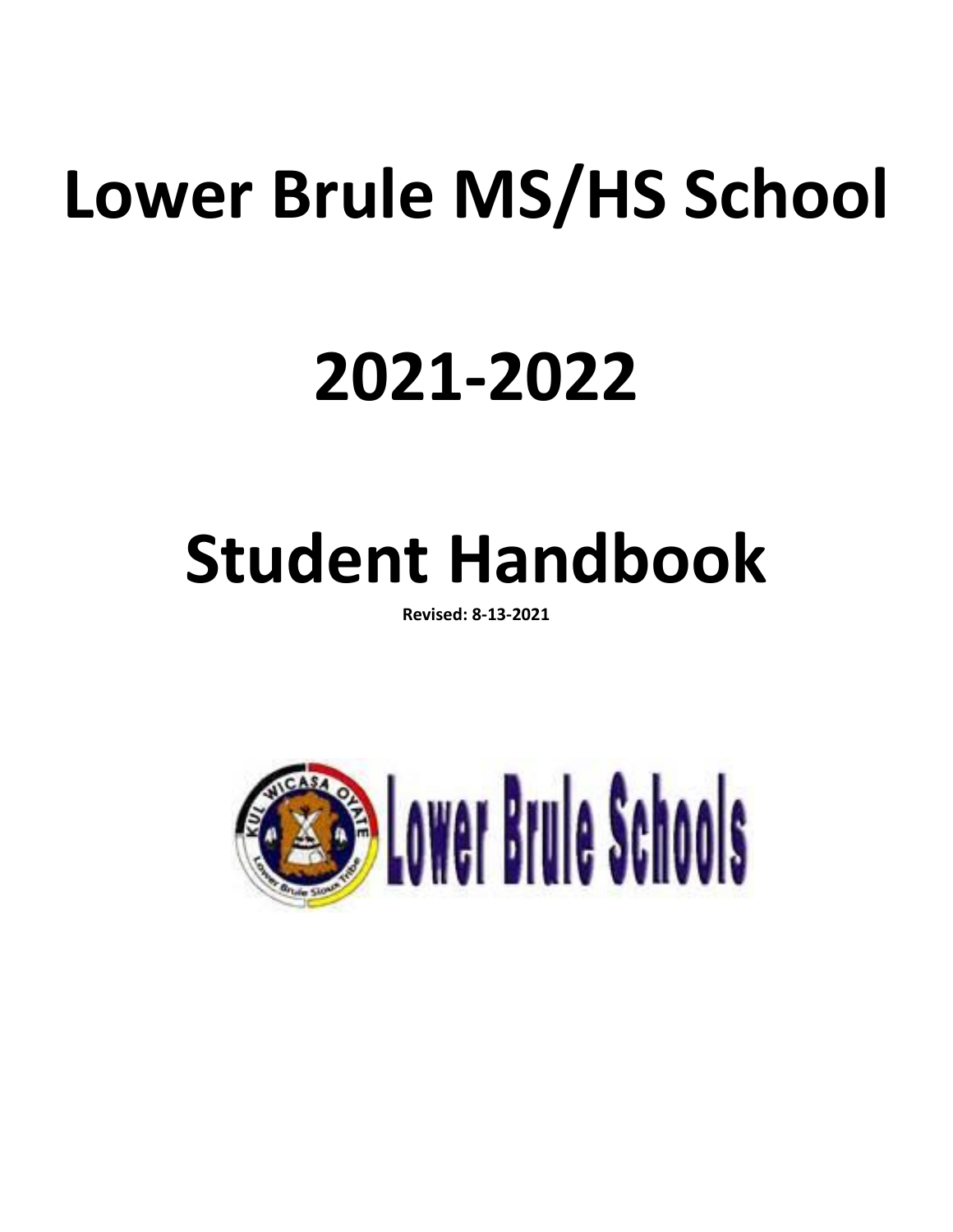**Note:** This handbook was prepared, reviewed, and adopted as policy by the Lower Brule administrative staff. It is intended to provide an optimal learning experience for all students. It will not cover all possible events that may occur during the school year. Therefore, when a situation arises that is not specifically covered in this handbook, the administration will act fairly to resolve the situation in a timely manner. The interests of the students, parents, community, and school will be taken into consideration in reaching a solution. The principal may adjust consequences and procedures contained in this handbook as deemed necessary.

#### **Philosophy**

Lower Brule Schools believe that all students have the right to a high-quality education in a safe and supportive environment. We also believe that by working together, we will unite students, staff, and all community members to strive for high achievement and success for all. The staff will also help build the future of the community by offering high levels of education.

#### **Mission**

The Lower Brule Day School, in cooperation with Kul Wicasa Oyate, will provide a safe and supportive learning environment for all students; guided by the Lakota Values, students will learn and succeed academically, spiritually, physically, and socially.

#### **Vision**

Our goal is to develop a critical thinking mindset in each student to help him or her reach personal goals in life and contribute to the advancement of the Native American heritage. Emphasis is placed on critical thinking skills, oral and written communication skills, and the use of technology. The core curriculum includes mathematics, English, social studies, science, history, and Lakota language.

Students are encouraged to develop their potential not only physically, but mentally and spiritually as well. Wellness is taught at all grade levels in order to help students become well-adjusted community members.

Emphasis is placed on the development of positive self-esteem. We envision our students with many accomplishments in life, along with a respect and appreciation for the rights and beliefs of others.

#### **At Lower Brule Schools we believe:**

- All students have a right to learn and a responsibility to do their best.
- All students have a right to be treated with dignity and respect, and a responsibility to treat others this way.
- All students have a right to be different and a responsibility to accept the differences in others.
- All students have a right to learn in a safe and caring environment, and a responsibility to follow the rules and procedures of the school.
- All students have a right to make their own decisions with the guidance of caring adults, and a responsibility to live with the consequences of their choices.
- All parents have a right to expect a quality educational program for their student(s), and a responsibility to support and supervise their child's educational pursuits.

#### **LOWER BRULE SCHOOLS STUDENT CODE OF CONDUCT**

**Wacantognaka (Generosity):** Assist others in need without expecting anything in return.

**Wohitike (Bravery):** Face uncertainty by demonstrating courage in order to succeed.

**Wowacintanka (Fortitude):** Find mental and emotional strength despite difficult circumstances.

**Wowacintanka (Respect):** Thoughtfulness and consideration of property, policies and people.

**Wowicake (Honesty):** Display integrity, truthfulness, and straightforwardness in educational studies and activities.

**Wowaunsila (Compassion):** Display empathy and act with kindness and care for all living things.

**Woowothania (Integrity):** Show honesty and truthfulness in your words and actions.

**Wowachinthanjka (Patience):** Show endurance under difficult situations.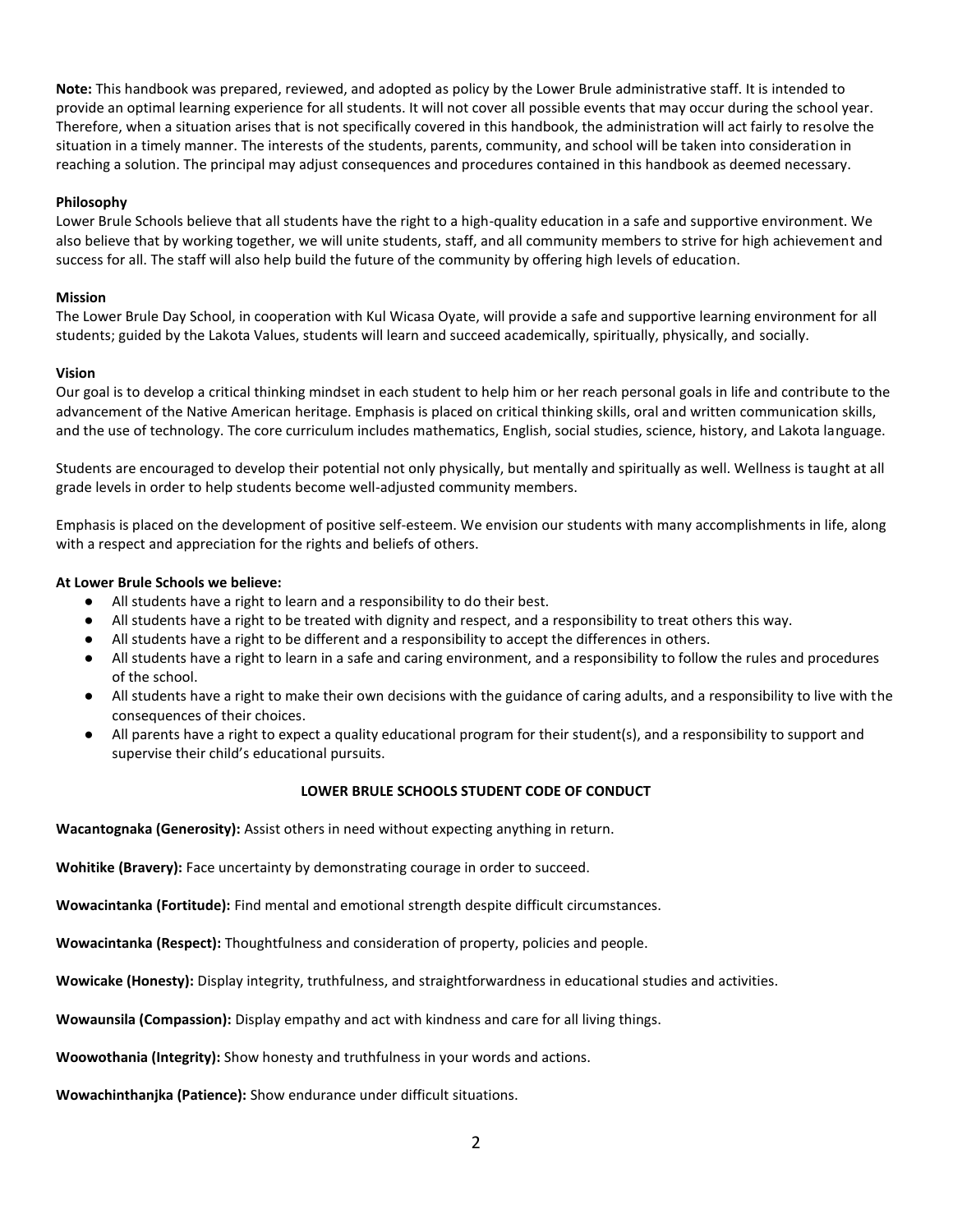**Wounsiiciye (Humility):** Be modest and respect yourself, your peers, staff, and visitors.

|           | <b>DAILY SCHEDULE</b> |                |        |                 |                 |                |                |           |          |
|-----------|-----------------------|----------------|--------|-----------------|-----------------|----------------|----------------|-----------|----------|
| <b>P1</b> | <b>P2</b>             | P <sub>3</sub> | P4     | <b>MS Lunch</b> | <b>HS Lunch</b> | <b>Advisor</b> | P <sub>5</sub> | <b>P6</b> | P7       |
| $8:30-$   | $9:23-$               | $10:16 -$      | 11:09- | $11:40-$        | $11:59 -$       | $12:26 -$      | $12:49 -$      | 1:42      | $2:35 -$ |
| 9:20      | 10:13                 | 11:06          | 11:59  | 11:59           | 12:23           | 12:46          | 1:39           | 2:32      | 3:25     |

#### **ACADEMIC EXPECTATIONS**

#### **GRADING POLICY**

Grades are based on the 4.0-point grading system.

| Point | Percentage % | <b>Letter Grade</b> |
|-------|--------------|---------------------|
| 4.0   | 100          | A+                  |
| 4.0   | 99-95        | Α                   |
| 3.6   | 94-92        | A-                  |
| 3.4   | 91-89        | $B+$                |
| 3     | 88-86        | В                   |
| 2.6   | 85-83        | <b>B-</b>           |
| 2.4   | 82-80        | $C+$                |
| 2     | 79-77        | C                   |
| 1.6   | 76-74        | $C-$                |
| 1.4   | 73-71        | D+                  |
| 1     | 70-68        | D                   |
| 0.6   | 67-65        | D-                  |
| 0.0   | 64 and lower | F                   |

## **ADDITIONAL GRADE INDICATORS**

S = Satisfactory

U = Unsatisfactory

I = Incomplete

#### **GRADE LEVEL STATUS**

| <b>Credits</b> | <b>Grade Level</b> |
|----------------|--------------------|
| $0 - 5.5$      | Freshman           |
| $6.0 - 10.5$   | Sophomore          |
| 11.0-15.5      | Junior             |
| $16.0$ and up  | Senior             |

Note: All students must carry at least six subjects per year, including study halls (subjects must include all core classes). The responsibility for maintaining passing grades falls onto the student. A student will not be allowed to drop a class after the first full week of school without a meeting between administration, guardian, and student.

#### **AWARDS**

Awards Day(s) are held to honor students selected for outstanding achievement in academics, behavior, attendance, punctuality, leadership, athletics, or overall citizenship.

#### **RETAKING CLASSES**

A high school student may retake a class if the grade earned was below a C. The original class grade will remain on the student's transcript and will figure into the student's overall GPA, along with the new class grade.

## **HONOR ROLL**

If a student's average grade percentage is 92% or above, with no grade below a C- (74%), the student will be on the "A" honor roll. If the student's average grade percentage is 83% to 91%, with no grade below a C- (74%), the student will be on the "B" honor roll.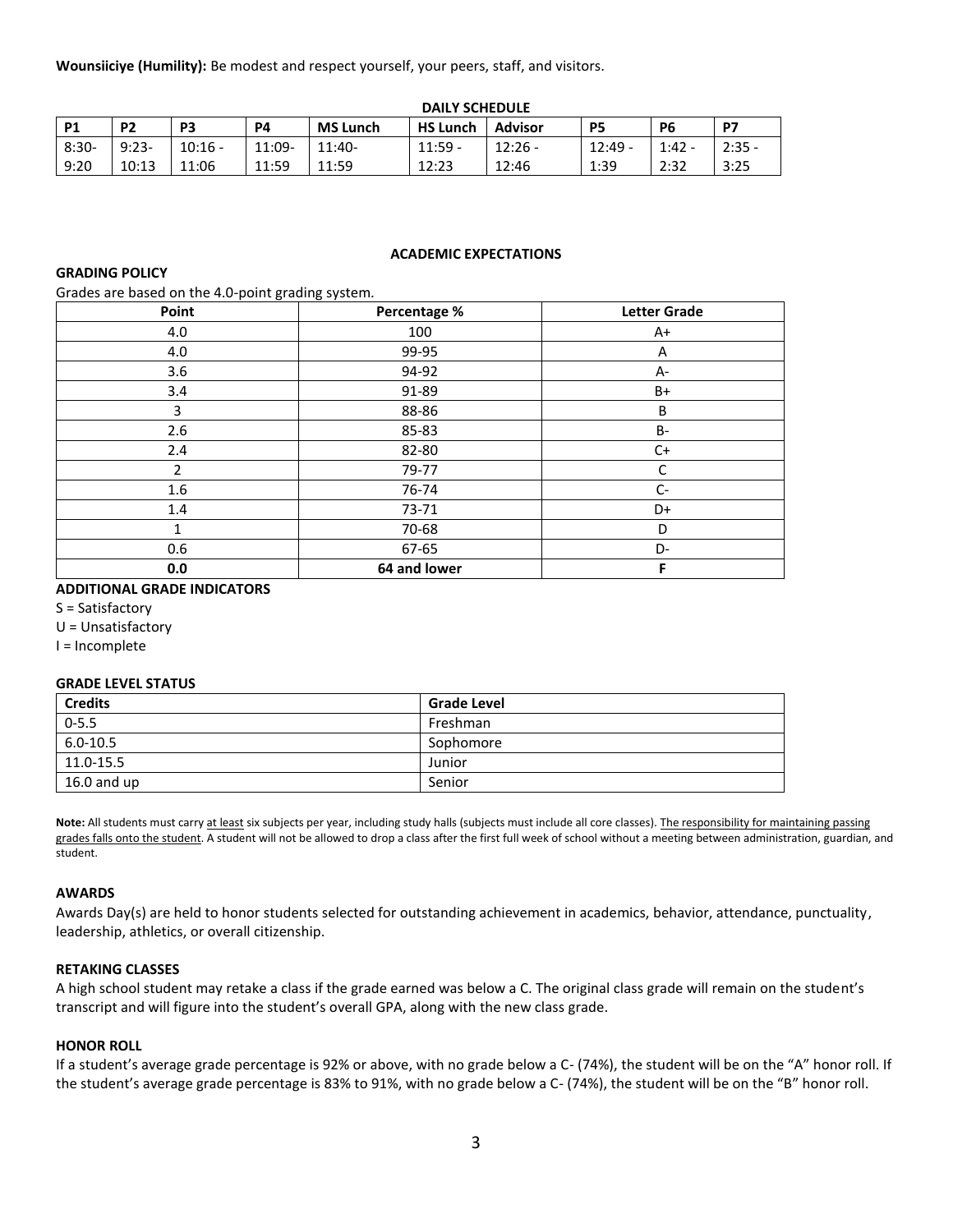## **INCOMPLETES**

All incompletes must be made up within two weeks after the end of the quarter. At the end of quarter 4, all work must be made up by the last day of instruction, or by the date of graduation (if you're going to graduate that year).

## **LOWER BRULE HIGH SCHOOL GRADUATION REQUIREMENTS**

Seniors must have all work completed and turned in by the date of graduation. Minimum requirements for high school graduation classes are as follows:

| <b>Courses</b>                                   | <b>Credits</b> |
|--------------------------------------------------|----------------|
| <b>English</b>                                   | 4              |
| <b>Social Science</b>                            | 3              |
| American History (1)<br>$\bullet$                |                |
| American Government( 1/2)                        |                |
| Geography/World History (1/2) each               |                |
| <b>Elective Social Science</b>                   |                |
| <b>Science</b>                                   | 3              |
| Physical Science (1)<br>$\bullet$                |                |
| Biology (1)                                      |                |
| Upper Level Science Course (1)                   |                |
| <b>Mathematics</b>                               | 3              |
| Algebra (1)<br>$\bullet$                         |                |
| Geometry (1)                                     |                |
| Algebra II or Math Elective (1)                  |                |
| Lakota Language                                  | $\overline{2}$ |
| <b>Fine Arts</b>                                 | $\mathbf{1}$   |
| <b>Health &amp; Physical Education</b>           | $\mathbf{1}$   |
| Approved Career/Technical Education; Capstone OR | $\mathbf{1}$   |
| Service Learning; World Language                 |                |
| <b>Personal Finance/Economics</b>                | 0.5            |
| <b>Electives</b>                                 | 3.5            |
| <b>Total</b>                                     | 22             |

## **ADMISSION REQUIREMENTS TO SOUTH DAKOTA PUBLIC UNIVERSITIES**

Entering undergraduates will be required to complete the following college preparatory curriculum with an average grade of a "C" (2.0 on a 4.0 scale).

- $\bullet$  English 4 years
- $\bullet$  Mathematics  $-3$  years
- $\bullet$  Science with lab  $-3$  years
- Social Sciences 3 years
- Fine Arts 1 year

## **REGENT SCHOLAR RECOGNITION**

South Dakota high school graduates completing the following high school courses, with no grade below a "C" (2.0 on a 4.0 scale) and an average grade of a "B" (3.0 on a 4.0 scale) shall be designated as Regent Scholars and shall be eligible to receive a Regent Scholar diploma upon request by a high school administrator to the Board of Regents. High school graduates selected as Regent Scholars automatically are admitted to all six public universities in South Dakota.

Requirements for Regent Scholar:

- 4 years of English
- 4 years of Algebra or higher Mathematics
- 4 years of Science
- 3 years of Social Science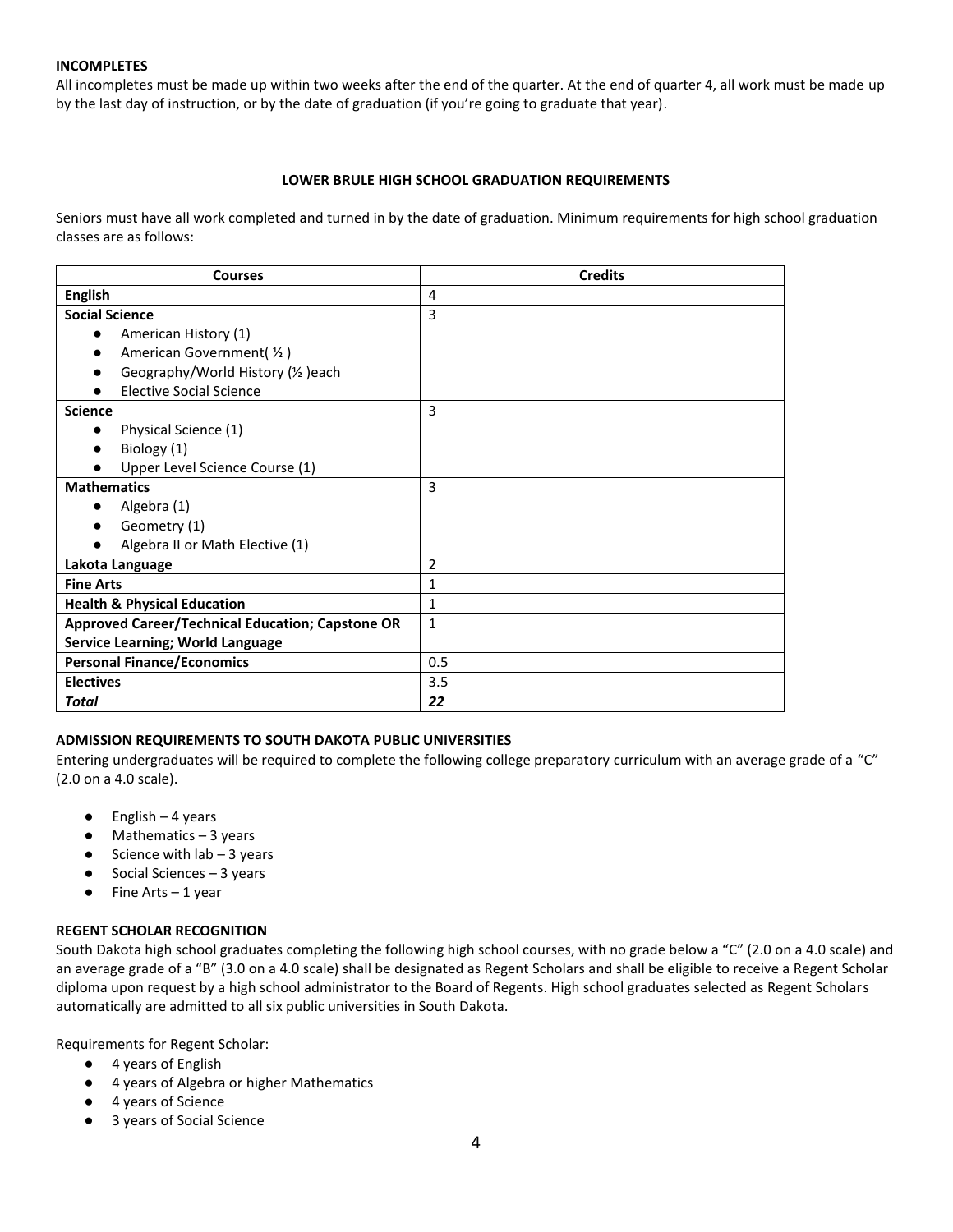- 2 years of Modern or Classical Language
- 1 year of Fine Arts

## **SOUTH DAKOTA OPPORTUNITY SCHOLARSHIP**

To be considered for the scholarship you must:

- 1. Be a resident of South Dakota at the time of graduation.
- 2. Complete all Regent Scholar requirements.
- 3. Have a composite score of 24 or higher on the ACT.
- 4. Attend a university, college, or technical school accredited by the NCA that provides instruction from a South Dakota campus.

## **ADMISSION INTO LOWER BRULE SCHOOLS**

If a student is looking to enroll, he or she needs to come to the school with a parent/guardian. Administration will have the necessary paperwork for enrollment. Students are considered enrolled after the necessary paperwork is put into Lower Brule Schools' online system.

**Students expelled from another school district will not be accepted until the start of the next semester or school year, depending on the reason for expulsion. The decision for acceptance is made by the superintendent. Similarly, student suspensions from other school districts will be honored and must be served before the student will be allowed into classes.**

### **WITHDRAWALS AND TRANSFERS**

A transfer form must be obtained from the guidance department before a student's records can be released to other schools. All books, financial records, and restrictions or charges due to destruction of school property MUST be cleared when the student withdraws or transfers.

The school that the student is transferring to will be informed of the status of these records. Student's grades will not be released until all of that student's records are cleared.

### **ACADEMIC DISHONESTY**

Lower Brule Middle/High Schools expects all students to abide by ethical academic standards. Academic dishonesty—including plagiarism, cheating or copying the work of another, using technology for illicit purposes, or any unauthorized communication between students for the purpose of gaining advantage during an examination—is strictly prohibited. Lower Brule MS/HS's Academic Integrity Policy covers all school-related tests, quizzes, reports, class assignments, and projects, both in and out of class.

Plagiarism is not the same as cooperation or collaboration. Teachers often expect, even encourage, students to work on assignments collectively. This is okay, as long as whose work being presented is clearly cited.

- **Collaboration** is to work together (with permission) in a joint intellectual effort.
- Plagiarism is to commit literary theft; to steal and pass off as one's own ideas or words, and to create the production of another. When you use someone else's words, you must put quotation marks around them and give the writer or speaker credit by citing the source. Even if you revise or paraphrase the words of someone else, if you use someone else's ideas you must give the author credit. Not everything available online is in the public domain. Ideas belong to those who create and articulate them. To use someone else's words or ideas without giving credit to the originator is stealing.
- **Cheating** includes, but is not limited to, copying or giving an assignment to a student to be copied (unless explicitly permitted by the teacher). Cheating also includes using, supplying, or communicating in any way unauthorized materials, including textbooks, notes, calculators, computers or other unauthorized technology, during an assignment, quiz, exam, or project.
- Forgery or stealing includes, but is not limited to, gaining unauthorized access to exams or answers to an exam, altering computer or grade-book records, or forging signatures for the purpose of academic advantage.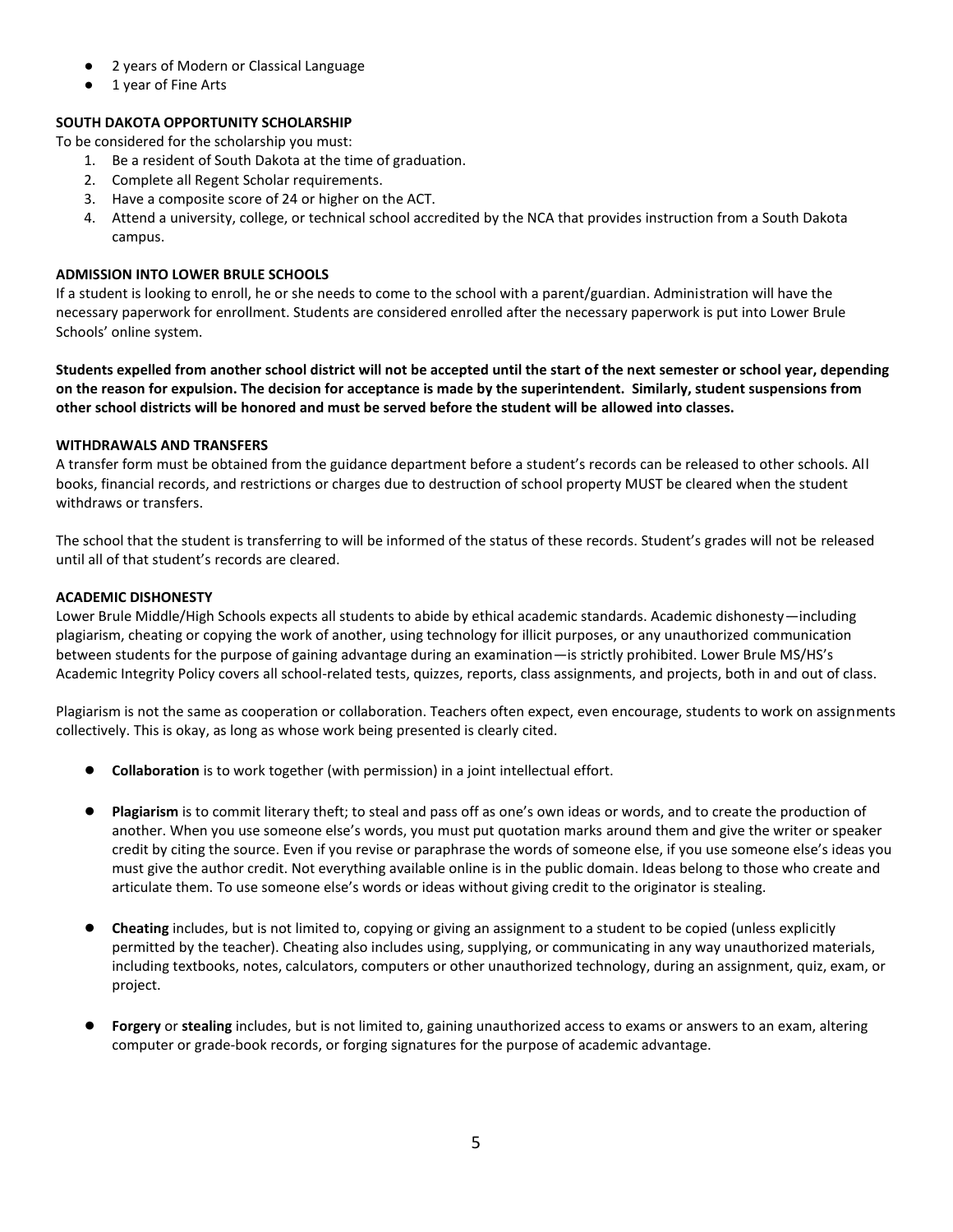The determination that a student has engaged in academic dishonesty shall be based on specific evidence provided by the classroom teacher or other supervising professional employee, taking into consideration written materials, observation, or information from others.

## **ATTENDANCE**

The day begins with an opening. First bell is at 8:30 am. Students must report to the office to get a tardy slip after 8:35AM before they will be admitted to the classroom. School is dismissed at 3:25PM.

**Absence** is defined as the failure of a student to report to school or class when assigned for instruction. For each day a student is absent, the parent/guardian is to telephone the school office (473-5510) between the hours of 8:00AM and 8:30AM with a reason for absence.

If a parent/guardian does not call, the school will call the parent/guardian during the school day as needed. If contact is not made before the student returns to school, the absence is considered unexcused. Written excuses will be accepted from homes without telephones (for one day). Verified medical, court related, or other. excuses should be turned into the front office. The school's Home/School Liaison will make home visits as needed.

## **TARDINESS**

Students are expected to attend class regularly and to be on time for all classes. **As a school, our goal is to achieve a 94% attendance rate.**

A student is counted tardy if he/she is not in the designated room at the time the period is scheduled to begin. When a student is tardy, the following is implemented:

- Tardiness caused by a late bus is excused provided the student was riding the bus.
- Excessive unexcused tardiness may be subject to additional discipline procedure as determined by the administration.
- Tardiness caused by medical appointment is excused with proper documentation (doctor's note or parent phone call).

**Perfect attendance** is considered if and only if the student is in class every day, for the full school day, and on time. Students who leave early or are tardy are not considered. Perfect attendance awards will be presented each quarter alongside academic awards.

## **EXCUSED ABSENCES**

The following are considered excused absences:

- Personal illness if notified by parents in up to one day. Students with chronic and repeated illness need to provide a doctor's note of illness upon request of the school administration and under the direction of the Home/School Liaison.
- Medical appointments including doctor, dentist, therapist, etc.
- Professional appointments, including attorney appointments, that cannot be scheduled outside of the regular school day.
- Serious illnesses or death in the immediate family and extended family. "Immediate family" includes father, mother, child, uncle, aunt, grandparent, siblings, sister/brother-in-law, father/mother-in-law. "Extended family" absences are cousins and others raised in the same family as the student, at the discretion of school administration.
- Social services related issues.
- Inclement weather. Must be cleared by school administration.

## **UNEXCUSED ABSENCES**

The following, though not a complete list, are considered unexcused absences.

- Babysitting.
- Shopping trips (including grooming trips).
- Repeated or chronic absences for illness that are not verified by a doctor.
- Driving someone or for someone.
- Oversleeping.
- Missing the bus.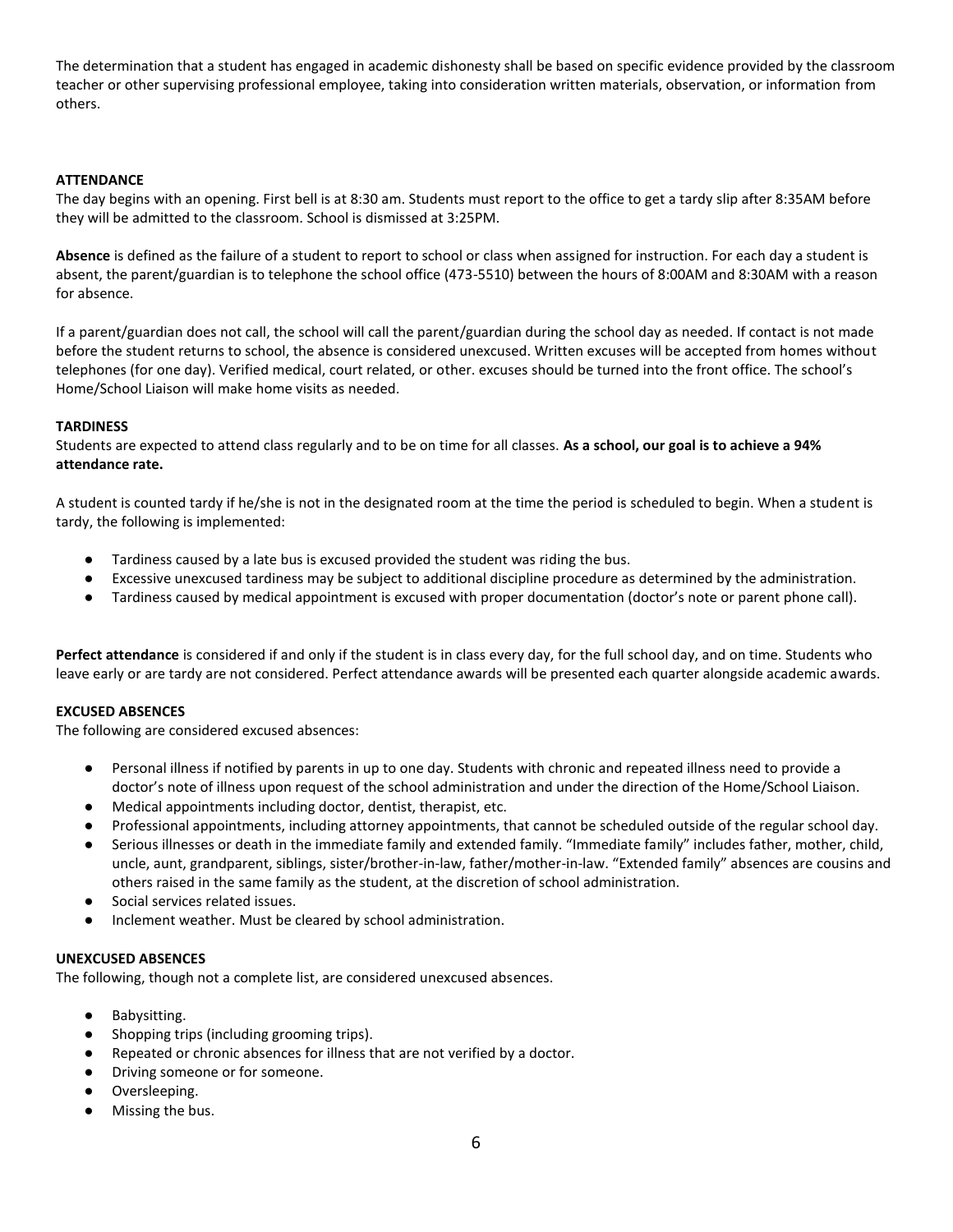- Work.
- Any non-school related activities, i.e. pow wows, rodeos, etc.
- Not having clean clothes.
- Tiredness related to athletic or other school-sponsored events.

The absence policy operates on a semester basis. At the beginning of each semester, the absence policy resets. **Any student who accumulates five or more unexcused absent days** will be referred to the tribal court system.

## **The communication procedure for unexcused absences is as follows:**

When the student becomes chronically absent, the office will call the parent/guardian, or go to the residence of the absent student.

| 3 <sup>rd</sup> unexcused | (21 class periods) The first letter is sent or delivered to the parent/guardian informing<br>them that the student was absent for three days, unexcused. A meeting is arranged with<br>administration, truancy officer, and parent. |
|---------------------------|-------------------------------------------------------------------------------------------------------------------------------------------------------------------------------------------------------------------------------------|
| 4 <sup>th</sup> unexcused | (28 class periods) The second letter is sent or delivered to the parent/guardian informing<br>them that the student was absent for four days, unexcused. A meeting is arranged with<br>administration, truancy officer, and parent. |
| 5 <sup>th</sup> unexcused | (35 class periods) A referral is made to the tribal courts.                                                                                                                                                                         |

If a parent/guardian takes a student out of school for either an excused or unexcused absence, the student is responsible for making up all missed work. A note or telephone call must accompany all absences. Students who are in ISS are counted as present provided they are in school.

## **AUTOMOBILE POLICY**

If you drive to school, you are required to adhere to the following policy:

- 1. Drive carefully. Any type of careless driving on school property is reason for the office to take your keys.
- 2. You may not go to your car during class, breaks, or lunch unless you have permission from office personnel.
- 3. All student drivers are to park in the front high school parking lot. Student violations will warrant the taking of car keys.

If any of the above policy is violated, driving privilege may be taken away and/or keys will be turned into the office for as long as deemed necessary by the administration.

## **BUS EXPECTATIONS**

Bus transportation is a privilege, conditional upon the student's behavior. If you ride the bus to school, you are required to adhere to the following policy:

- 1. Wait for the bus at a safe distance from the street.
- 2. Be on time for the bus.
- 3. Get on/off the bus in a quiet and orderly fashion.
- 4. Stay in your assigned seat when the bus is in motion.
- 5. Keep heads, hands, and feet inside the bus at all times.
- 6. Keep aisles clear at all times.
- 7. Loud, boisterous, or profane language is not tolerated.
- 8. Indecent conduct, scuffling, or throwing objects is not tolerated.
- 9. No food or beverages are allowed on the bus. Exceptions are at the discretion of the driver.
- 10. No tobacco or alcoholic products are allowed on the bus.
- 11. Help keep the bus clean and sanitary.
- 12. Enter and leave the bus by the front door only, except in case of emergency.
- 13. Be courteous and obedient to your bus driver.
- 14. Bus drivers and administration can assign seats.
- 15. Any rider that causes damage to the bus is required to pay for the damage.
- 16. Weapons of any kind are prohibited.

## **VIOLATION OF BUS RULES**

The bus driver will visit with the student about the violation of bus rules. The bus driver will also fill out an incident report for the administration. Upon receiving an incident report, the administration will meet with the student and inform the parent/guardian.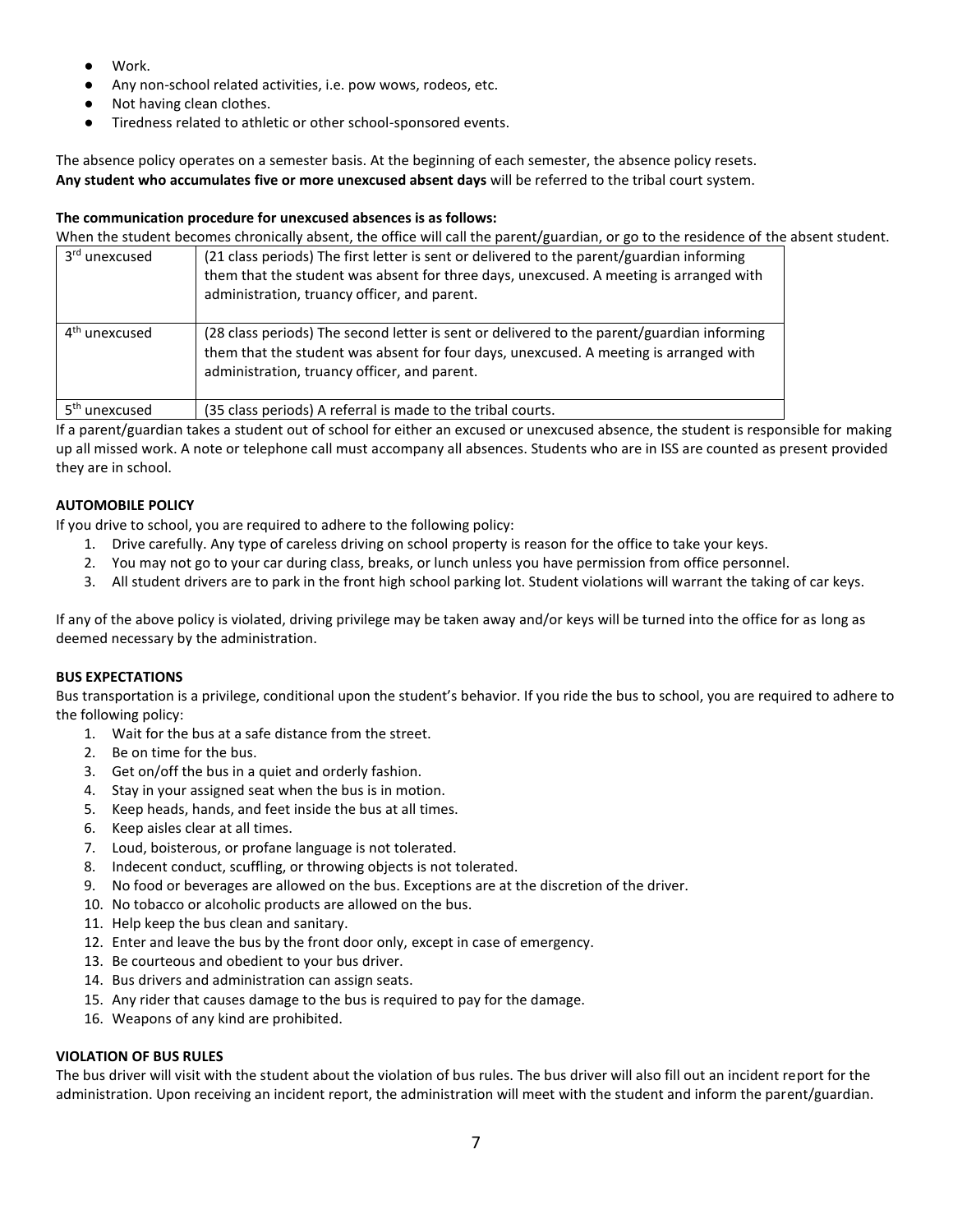Further bus violations result in loss of bus-riding privileges. A parent/guardian may also be asked to accompany the child on the bus. The administration may suspend a student from riding the bus for up to 15 days.

## **CHECK OUT/LEAVING CAMPUS**

**A student's legal parent/guardian is allowed to check out that student.** This includes students who are 18 years of age or older. Regardless of age, students are not allowed to check themselves out. Checking out a student is done with the sign-out sheet in the front office. If a parent/guardian gives another parent/guardian permission to check out a student, it has to be in written form.

Students must leave campus after the last class of the day unless they are participating in school-related activities.

## **CHILD ABUSE**

School employees are in a position to identify abused or neglected children. SSCL 26-10-10 school personnel must report suspected child abuse cases. The report includes the name, address, and age of the child, the name and address of the parent or guardian/caretaker, and the nature and extent of injuries or the description of neglect.

## **CLUBS AND FUNDRAISING**

The Lower Brule Schools administration encourages the establishment of school clubs. All new clubs must be approved by the administration. All funds raised by clubs are deposited into individual custodial accounts through the business office with expenditures authorized by the club's sponsor. However, in all cases, the money raised shall remain in the control of the school and shall be expended for the benefit of the students. All fundraisers must be approved by the administration before fundraising begins. Fundraising will not take place within the school day unless permission is given by the administration. Instructional time cannot be interrupted for fundraising.

Students involved in fundraising projects must turn in money or products to the advisors at all times.

## **COMPUTER USE**

The use of the network and its connection to the internet is a privilege, not a right.

If a student violates any of the provisions listed below, his/her account and privileges may be terminated, future access through the school's facilities may be denied, and the school's discipline policies shall be applied. Students or their parent/guardian may be required to compensate the school for any damage done to the network/hardware.

The school shall make every effort to restrict access to inappropriate materials; however, it is impossible to control all materials on a global network. Therefore, the school shall not be liable for the content or viewing of any materials not prepared by the school.

Lower Brule School District (LBSD) makes no warranties of any kind, whether expressed or implied, for the services it is providing. LBSD is not responsible for any damages you suffer. This includes the loss of data resulting from delays, non-deliveries, or service interruptions caused by its own negligence or your errors or omissions. Use of any information obtained via LBSD's designated internet system is at your own risk. LBSD specifically denies any responsibility for the accuracy or quality of information obtained through its services.

## **RULES OF NETWORK USE**

Use of the school's network facilities may only be made in conformance with this regulation and the Acceptable Use Agreement signed by the student. Network users are expected to abide by generally accepted rules of network etiquette.

Security on any computer system is of high priority, especially when the system involves many users. If you feel you can identify a security problem on the internet, you must notify the administration. Do not demonstrate the problem to other users. Do not use another individual's account. Files, data, or information of others must not be improperly accessed or misused. Attempt to login to internet as an individual other than yourself will result in disciplinary action. Any user identified as a security risk or having a history of problems with other computer systems may be denied internet access.

Vandalism or graffiti may result in cancellation of privileges or other disciplinary actions. Vandalism is defined as a malicious attempt to harm or destroy hardware, software, or data. This includes but is not limited to the upload or creation of computer viruses. Programs that infiltrate computing systems and/or damage software components are prohibited. Graffiti is defined as importing or displaying inappropriate graphics as a wallpaper background.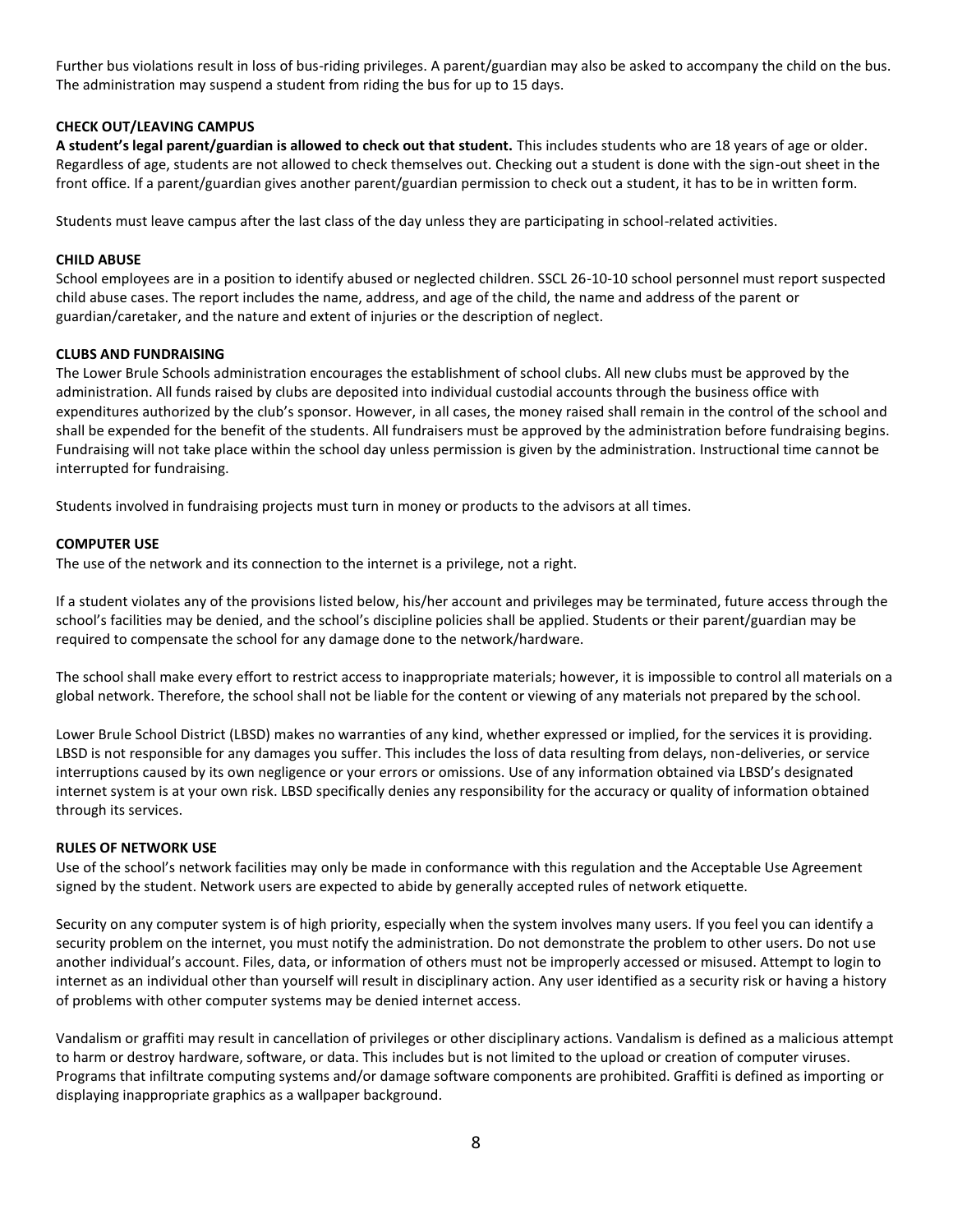Private, commercial, or illegal use is prohibited. Materials that are obscene, threatening, or otherwise intended to harass or demean recipients must not be transmitted or accessed. The administration will have final say for any questionable material. Anonymous communications are also not allowed. Any actions that violate public law are prohibited.

Network storage areas shall be treated like school lockers. Network administrators may review the files and communications to maintain system integrity and to ensure that users are using the system responsibly. Users should not expect the files to be private. Students should limit their printing to class assignments, class projects, and reports.

### **The student will:**

- 1. Be responsible for all use of the network under his/her account, regardless of whether access is gained with or without the student's knowledge or consent.
- 2. Immediately notify the school if he/she suspects any unauthorized use of his/her account. A student shall remain liable and responsible for any unauthorized use until the school is notified of the suspected unauthorized use and has a reasonable opportunity to act upon such notice.
- 3. Not transmit any abusive, defamatory, obscene, profane, sexually explicit, threatening, or illegal material.
- 4. Not engage in any advertising or soliciting of any goods, products, or services, or to solicit the performance of any activity which is prohibited by law.
- 5. Be responsible for any costs, fees, or expenses incurred under the student's account number in connection with the use of the network.
- 6. Not transmit copyright material without the expressed consent or authorization of the owner of the copyright.
- 7. Not give out his/her address, phone number, or password.
- 8. Not use the network for personal e-mail, chat rooms, etc.
- 9. Will not change backgrounds of any computers.
- 10. Not download programs from the internet without permission from the school.
- 11. Student accounts are considered the property of the school. The school reserves the right to:
	- a. Change or eliminate any portion of any user without notice or liability.
	- b. Review and edit any material transmitted by anyone on the network. By reserving this right, the school assumes no obligation to review or edit any such material and assumes no responsibilities or liabilities.
	- c. Remove or delete any transmission the school believes violates school policy or is harmful to others.

#### **DISCIPLINARY ACTION**

Administration will decide on appropriate action for misuse of the Internet. If a student has his/her internet privileges suspended, he/she may request reinstatement by writing a letter to the administration. The administration will review the letter and make a decision on whether to reinstate or not.

The school does not guarantee that the network will be uninterrupted or error free, nor does it make any warranty as to the results obtained from the use of the service or the quality of the information obtained. Access to the network is provided on an "as is" basis without warranties of any kind. Neither the school nor any of its agents or employees are liable for any direct, indirect, incidental, special, or consequential damages arising out of the use of or inability to use the network.

#### **EQUIPMENT USE**

If a student loses or damages equipment, it is his or her responsibility to let LB Schools know. This can be done by contacting classroom teachers or calling the office. If a student fails to let the school know, they are still responsible for coursework. If a student is misusing his or her computer or disrupting class, they may forfeit use of equipment. In the event of this, the administration, guardian, and the student will have a meeting to discuss further action.

#### **DISCIPLINE**

The purpose of the Lower Brule School's discipline plan is to create a safe and positive learning environment for all students. Students, staff, and parents/guardians share the responsibility of promoting and maintaining a positive learning environment where all students can experience the vision of our school. **Codified law states that it is illegal for any student to prevent the teacher or any student from performing their duty (Codified law 13-32-6).**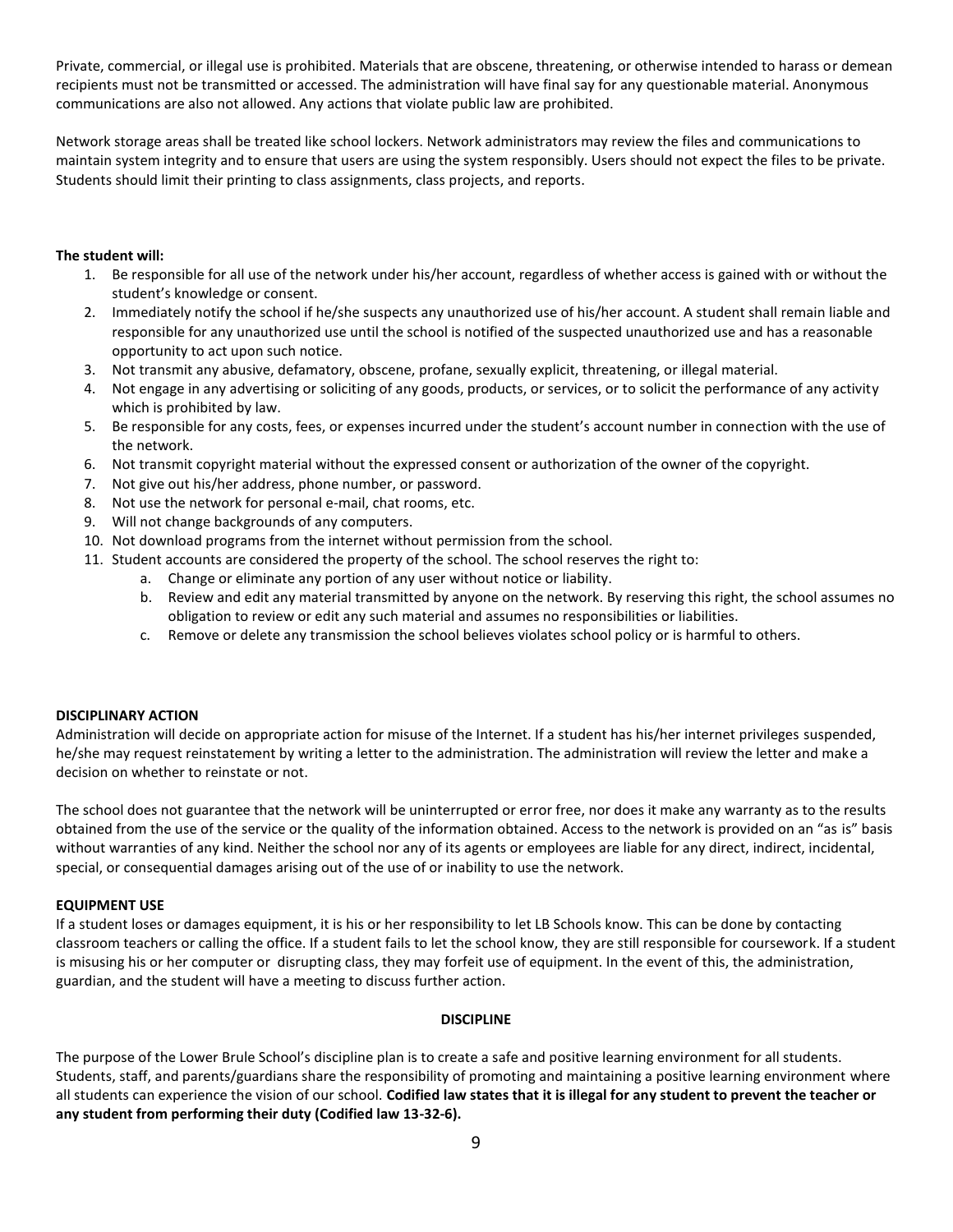## **The following guiding principles were developed to help students and teachers create a culture of success in the school:**

- Students are encouraged to solve the problems they create without causing trouble for others.
- Efforts are made to maintain the dignity and self-respect of the student.
- Students will be led to see a connection between their actions and consequences.
- Misbehavior is viewed as an opportunity for individual problem solving and growth.
- Misbehavior is handled with natural or logical consequences whenever possible.

The Lower Brule Schools discipline plan is divided into two parts. The first part deals with minor misbehaviors that usually involve disruptions or defiance. The second part deals with major infractions involving rules and laws governing safety and security.

Discipline at Lower Brule Schools is consistent and provides the opportunity to make the most effective choice for each unique situation and student. Consistency means that when there is a problem, it will be addressed. Consistency does not mean that everyone will receive the same consequence. Consideration is given based on the following four factors:

- The precipitating events.
- The student's intentions.
- What actually happened.
- The damage caused by the misbehavior/rule violation.

## **Individualized Education Programs (IEPs)**

Students with IEPs may be disciplined by the school principal for violations of School Policy. When the disciplinary removal results in removal for more than ten (10) days total in the school year, students are entitled to a meeting to determine if certain conditions were met:

1) if the behavior that caused the suspension is the result of the disability,

2) if the IEP was being implemented at the time of the violation; and

3) if the student's IEP is appropriate.

The discipline of a child with a disability, including suspension, expulsion, or interim alternative placement of the child for disciplinary reasons, shall be conducted in conformance with the requirements of the Individuals with Disabilities Act (IDEA). Parents should refer to the Parental Rights Notice provided each year for more information about Bureau of Indian Education procedural safeguards for students with IEPs. In accordance with IDEA and Bureau of Indian Education policies, students must be provided access to a free and appropriate public education (FAPE) when a student is removed from school for more than 10 days in a school year.

## **MINOR INFRACTIONS**

- **1.** Violating individual classroom rule(s).
- **2.** Three unexcused tardies.
- **3.** Skipping class or detention.
- **4.** Entering restricted areas: Including but not limited to the community college (with the exception of students who have class there), the roof, parking lot, copy room (unless supervised or permission by a staff member), computer room (unless supervised or permission by a staff member). During school hours and without staff approval/supervision, students are prohibited from going to the football field, baseball field, outside basketball courts, tennis courts, school office, and behind the school building.
- **5.** Leaving classroom setting without permission.
- **6.** Leaving campus during school hours (8:30-3:25).
- **7.** Prohibited items: We serve breakfast and lunch every day to the students. Therefore, students do not need extra food during school hours. Prohibited items include, but are not limited to, sunflower seeds, candy, pop, chips, any other food items, permanent markers, glue (other than white glue or sticks), correction fluid, perfume/cologne/aftershave, fingernail polish and remover, any aerosol can, rubber bands. Violations will be considered under the insubordination guidelines of this handbook.
- **8.** Indifference to learning. This also includes refusing to do assigned work.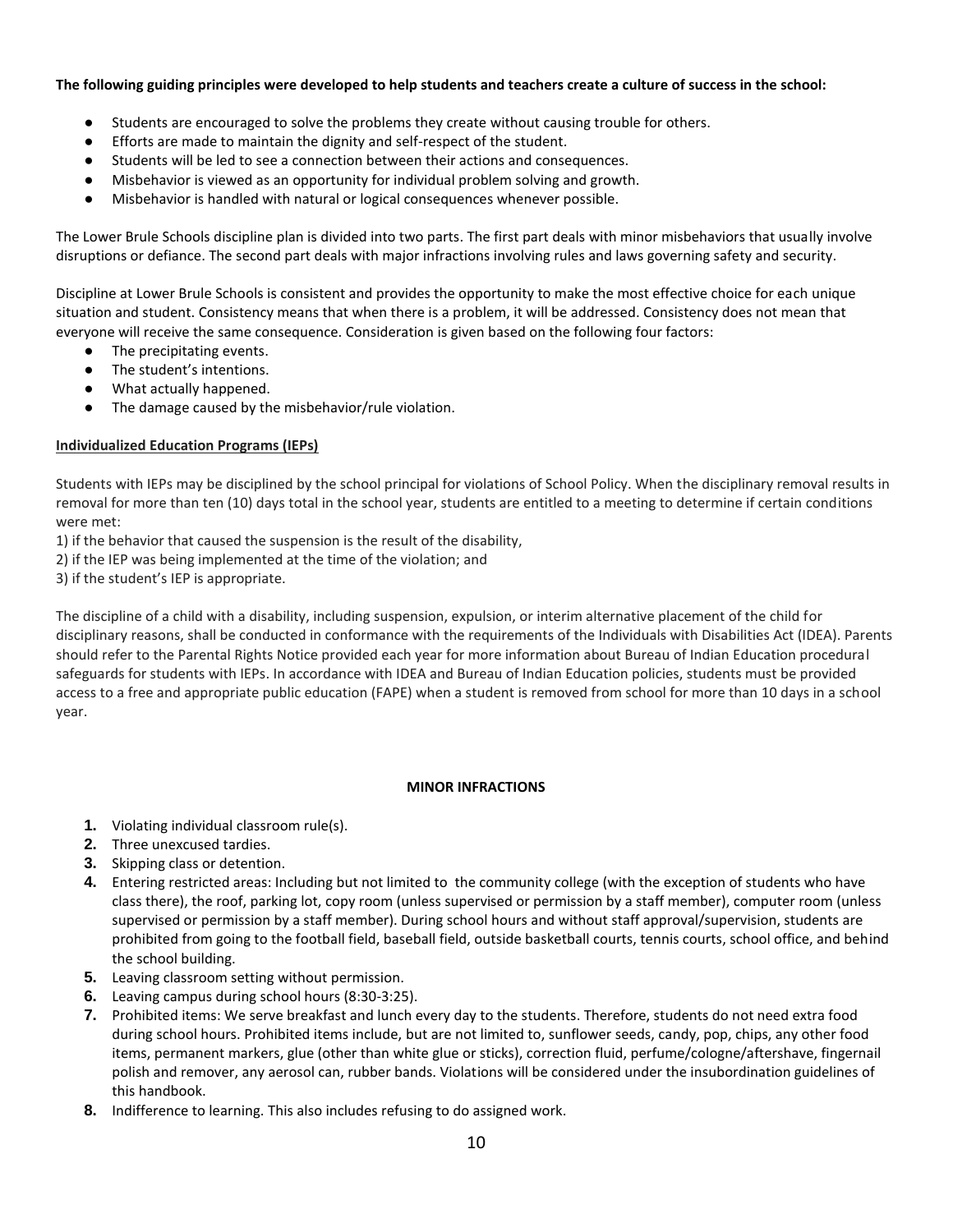- **9.** Use of or possession of any tobacco products on campus. (This includes students 18 years of age and older). All products will be confiscated. If the student refuses, this will count as another minor infraction.
- **10.** All public displays of affection with the exception of holding hands.
- **11.** Assembly misconduct (skipping, leaving early, talking, disrupting, lack of respect for presenter, use of personal electronic device, earbuds/headphones, etc.,)
- **12.** Throwing projectiles at other individuals (including snowballs).
- **13.** Inappropriate behavior in the halls or classrooms, including but not limited to horseplay, shoving, pushing, name calling, disrespecting other's space.
- **14.** Using offensive language or swearing.
- **15.** Minor theft. The value of items taken under \$25.00.
- **16.** Minor Vandalism. Damage done under the value of \$25.00.
- **17.** Instigating an argument (verbal abuse) or a fight (physical abuse) between other students.
- **18.** Disruptive classroom behavior that prohibits the teacher of properly teaching the classroom and disruption to other students' right to learning.
- **19.** Disrespect to staff.
- **20. Minor physical assault.** (Including, but not limited to: pushing, shoving, tripping, throwing items with malicious intent.)
- **21. Dress code violation:** Clothes must be worn that appropriately cover the body and do not interfere with student learning. It is expected that students dress in a manner that ensures health and safety.
	- a. Shoes and footwear must be worn at all times.
	- b. Short skirts, short shorts, short dresses, halter tops, low-cut tops, spaghetti strap tops, strapless tops, midriff tops, low cut-off shirts, and half shirts are not permissible attire for school.
	- c. Shorts and skirts are not to be shorter than mid-thigh.
	- d. Student attire that reveals breasts, buttocks, belly buttons, bra straps, or underwear is unacceptable. Clothing that promotes inappropriate products or activities, or that is likely to cause a substantial disruption in the school, is prohibited.
	- e. Any clothing that displays abusive language, profanity, gang symbols, or illegal organizations/substances is prohibited. If wearing such clothing, turn inside-out for the rest of the school day.
	- f. Jewelry that may be deemed as a weapon is not allowed. This includes, but is not limited to, chain-like adornments, spike necklaces, or belts.
	- g. Any hickey needs to be covered with clothing or an adhesive bandage.
	- h. No hoods to be worn in the classroom.

## **Guidelines for Minor Infractions**

**All minor infractions hold their own consequence. When a student receives their 3rd minor infraction they have also reached the level of their first major infraction. The accumulation of three minor infractions equals one major.** 

**1st Minor = Warning 2nd Minor = Lunch Detention 3rd Minor = (1st Major Infraction) 1 day ISS 4th Minor = Lunch Detention 5th Minor = After school detention with the staff that wrote the student up. 6th Minor = 2 Days ISS 7th Minor = Detention with staff who wrote the student up. 8th Minor = Detention with staff who wrote the student up. 9th Minor = (3rd Major) Meeting with parent/ prosecutor and 1 day OSS. 10th Minor = Parent Contact 2 Days ISS 11th Minor = Parent Contact, 3 Days ISS** 

**12th Minor = (4th Major) 5-10 OSS.**

## **MAJOR INFRACTIONS**

Lower Brule Schools has set forth the following rules and expectations addressing student safety and security. Much like the rules that govern our communities, violations of these rules carry penalties, fines, and consequences. The purpose of these rules is to ensure an orderly and safe environment for the students who attend Lower Brule Schools.

**1.** Accumulation of three minor infractions.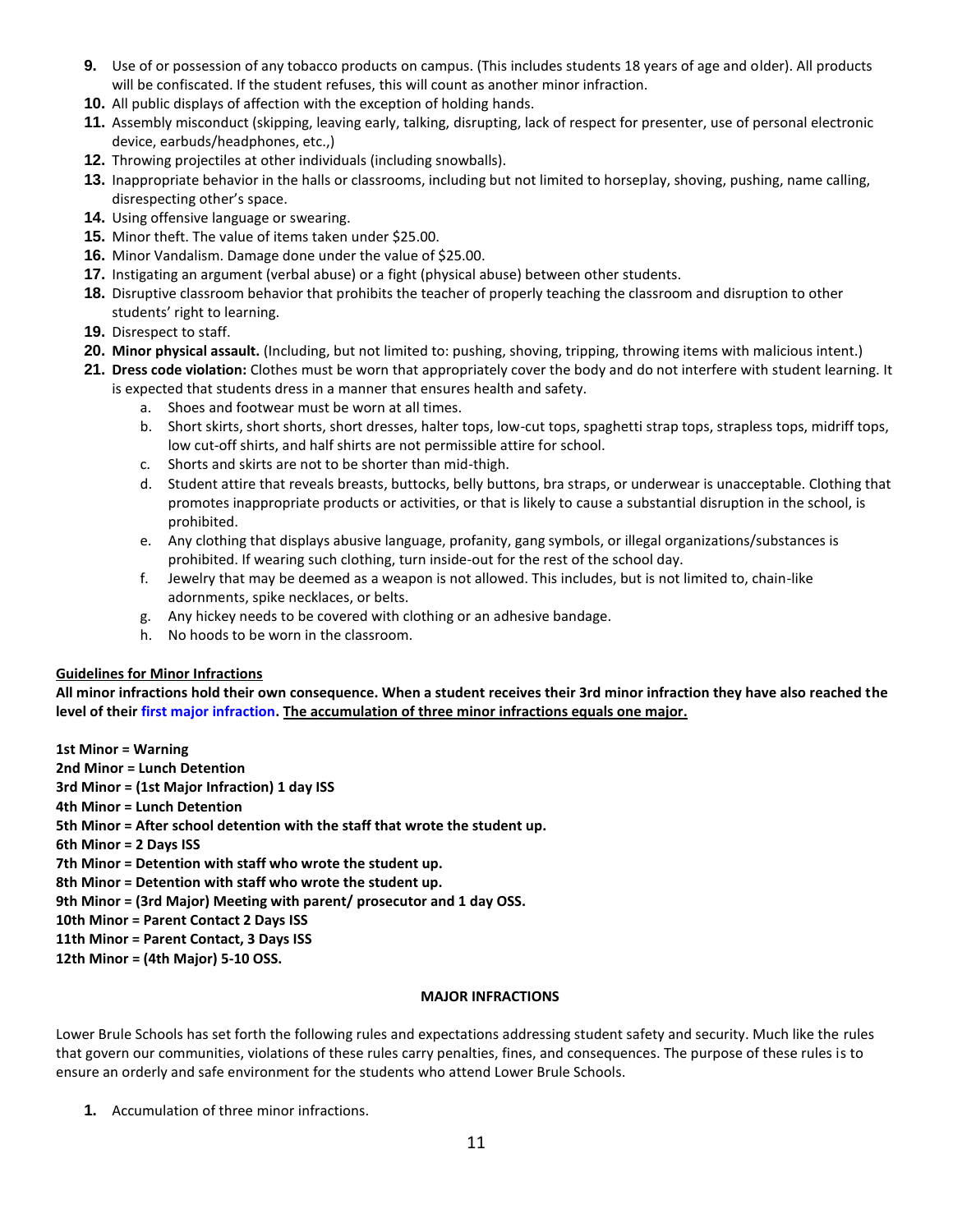- **2.** Swearing or threatening behavior.
- **3.** Major theft (Value of items taken over \$25.00).
- **4.** Major Vandalism (Value of damaged items over \$25.00).
- **5.** Use or possession of alcohol, drugs, inhalants or any mood-altering chemical. Any student using or possessing alcohol, drugs, inhalants, or any mood-altering chemicals may be given up to 10 days of OSS. The student must have a drug and alcohol assessment completed within a ten school day period. All recommendations of the assessment shall be followed. If the student does not comply with the recommendations the student cannot return to school. Court/Counseling services will be notified.
- **6.** Immoral Behavior (Including but not limited to inappropriate hand gestures).
- **7.** Instigating a fight or argument between other students (deemed more severe than a minor).
- **8.** Intense swearing.
- **9.** Pulling a fire alarm.
- **10. Gang attire/behavior:** The school district recognizes that gang behavior is disruptive to the safety and orderly operation of the educational environment. It also poses a threat to students, staff, and the community. Students who participate or assist in gang behavior are subject to the disciplinary policies of the school and will be subjected to law enforcement for additional consequences.

Students who participate or assist in gang behavior are subject to the disciplinary policies of the school and may be subjected to law enforcement for additional consequences.

No person may, while at school, on school property, at any school activity, or any school-sponsored event, do any of the following:

- a. Proclaim membership, affiliation, or allegiance to any gangs.
- b. Engage in any identified gang activity.
- c. Wear clothing that promotes or identifies with gang activity.
- d. Engage in the use of any gang's hand signals.
- e. Act out indications of membership to any gangs.
- f. Associate with known members of any gangs.
- g. Display, or permit to be visible, any tattoo that indicates, suggests, or endorses any street gangs.

Lower Brule Schools reserve the right to prohibit clothing in colors that are associated with certain gangs. Any person on school property or at a school sponsored event that violates the policy can be asked to leave the premises. In the event that gang membership or activity is identified, such information will be given to law enforcement agencies.

## **The following infractions are severe enough that they are in a category of their own and will be classified as severe. They will be dealt with by the following procedures.**

- 1. **Fighting: T**he first incident of fighting will warrant serving up to five days in OSS. Parentor guardian will be contacted with possible police contact as well. The second fight will be up 10 days OSS. Parent contact and referral to the police dept.
- 2. **Selling Drugs:** The student will be suspended immediately up to 10 days of OSS with a referral to the police.
- 3. **Possession of Drugs**: Any student using or possessing alcohol, drugs, inhalants, or any mood altering chemicals will be put on OSS up to 10 days and a referral will be made to the police. The student must have a drug and alcohol assessment done within a 10 school-day period. All recommendations of the assessment shall be followed. If the student does not comply with the assessment, Court/Counseling services will be notified.
- 4. **Dangerous weapons at school:** Tribal, State, and Federal laws prohibits the bringing of dangerous or illegal weapons to school and school-sponsored events. Any weapons taken from a Lower Brule Schools student will be reported to law enforcement and the student's parent/guardian. A dangerous weapon is defined as any firearm, air gun, knife, device, or instrument that is calculated or designed to inflict serious bodily harm or death. The administration shall pursue appropriate disciplinary action such as expulsion of the student for up to 12 months. This policy shall be implemented in a manner consistent with IDEA and Sections 504.
- 5. **Assaulting an employee:** Student will be referred to law enforcement authorities. The student may be expelled for up to 12 months.
- 6. **Sexual Harassment:** Sexual harassment is illegal both under South Dakota (Executive Order 81-08) and Federal (Title VII, Title IX) law. Sexual harassment shall not be tolerated. No employee or student may sexually harass another. All employees and students are subject to disciplinary action for violation of this policy. There will not be retaliation against employees or students for reporting sexual harassment or assisting the school in the investigation of a complaint. However, if after the investigation, the school learns that an employee or student provided false information regarding the complaint, disciplinary action may be taken against the individual who provided false information.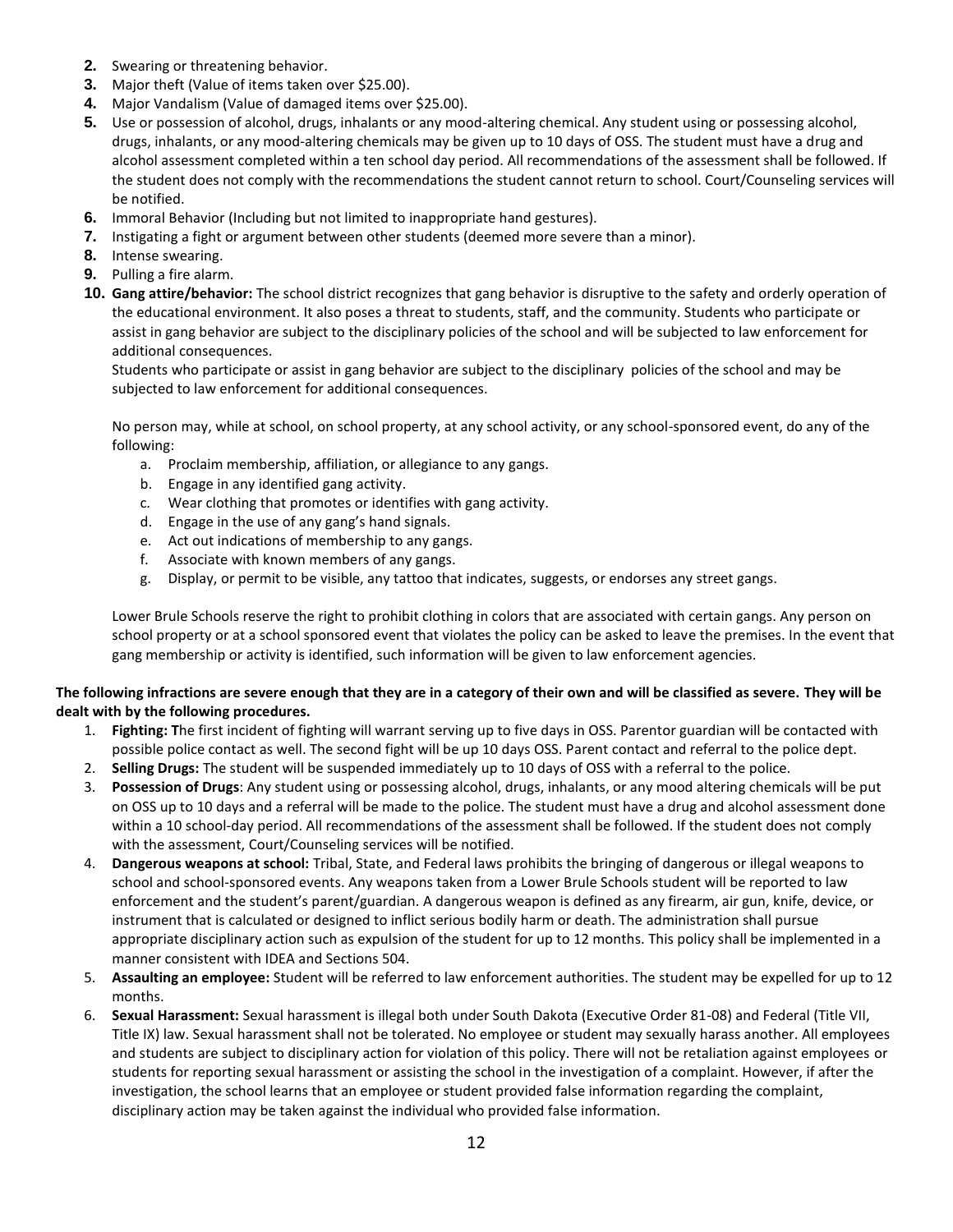- a. Sexual harassment is defined as unwelcome sexual advances, request for sexual favors, and other verbal or physical conduct
- b. of a sexual nature when:
	- i. Submission to such conduct is made either explicitly or implicitly a term or condition of an individual's employment or education.
	- ii. Submission to or rejection of such conduct by an individual is made as the basis for academic or employment decisions affecting such individual.
	- iii. Such conduct has the purpose or effect of unreasonably interfering with an individual's academic or work performance, or creates an intimidating, hostile, or offensive employment or educational environment.
- 7. **Bullying:** Bullying is defined as an aggressive behavior that involves unwanted, negative actions, an imbalance of power or strength, and a pattern of behavior repeated over time. Bullying can take on many forms:
	- a. Verbal bullying including derogatory comments and name calling.
	- b. Bullying through isolation or exclusion.
	- c. Physical bullying.
	- d. Bullying through lies and rumors.
	- e. Having money or other items taken or damaged by students.
	- f. Being threatened or forced to do things by students who bully.
	- g. Racial bullying.
	- h. Sexual bullying.
	- i. Cyber bullying (via cell phone or internet)
- 8. **Cyber Bullying:** Cyber bullying is harassment over the internet or other forms of electronic communication. Students will refrain from using communication devices or school property to harass or stalk someone. Users are responsible for the appropriateness of the materials they transmit. Hate mail, harassment, discriminatory remarks, or other antisocial behaviors are prohibited. Cyber bullying includes, but is not limited to harassing, teasing, intimidating, threatening, or terrorizing another person by sending or posting inappropriate and hurtful e-mail messages, instant messages, text messages, digital pictures or images, or web-site postings.

Students who believe they have been victims of such misuse of technology should not erase the offending material in any form. Instead, a copy of the material should be brought to the attention of an administrator or any teacher.In situations where cyber bullying originated from a non-school computer, but brought to the attention to school officials,any disciplinary action shall be based on whether the conduct is determined to be severely disruptive to the educational process so that it markedly interrupts or severely impedes the day to day operations of the school. In addition, such conduct must also violate a school policy. Such conduct includes, but is not limited to, threats or threatening to harm a member of the school staff or a student. Malicious use of the school's computer system to develop programs or to institute practices that harass other users, attempting to gain unauthorized access to any entity on the system, and/or change the components of an entity on the network is prohibited. Disciplinary action for cyber bullying may include detention, suspension, or expulsion for verified perpetrators. In addition, when any kind of threat is communicated, or when a hate crime is committed, it shall be reported to the local law officials.

- **9. Disrespecting any staff member by using intense swearing, vulgar language, threats will result in up to five days of OSS.**
- **10. Inappropriate use of technology.**

## **Administration has the right to bypass discipline policy if it seems fit.**

## **Appeals**

The students can appeal any written infraction or violation of school policy within a 24 hour time period with the exceptions of weekends to the School Administration.

## **DEFINITION OF CONSEQUENCES**

## **BEHAVIORAL CONTRACTS**

More severe infractions require that a student is placed on a behavioral contract. A contract represents an agreement to change inappropriate behavior for the remainder of the school year. Behavioral contracts are offered to deter behavior/actions that disrupt learning or present a threat to self or to other students. Students with chronic misbehaviors may be placed on a behavior contract.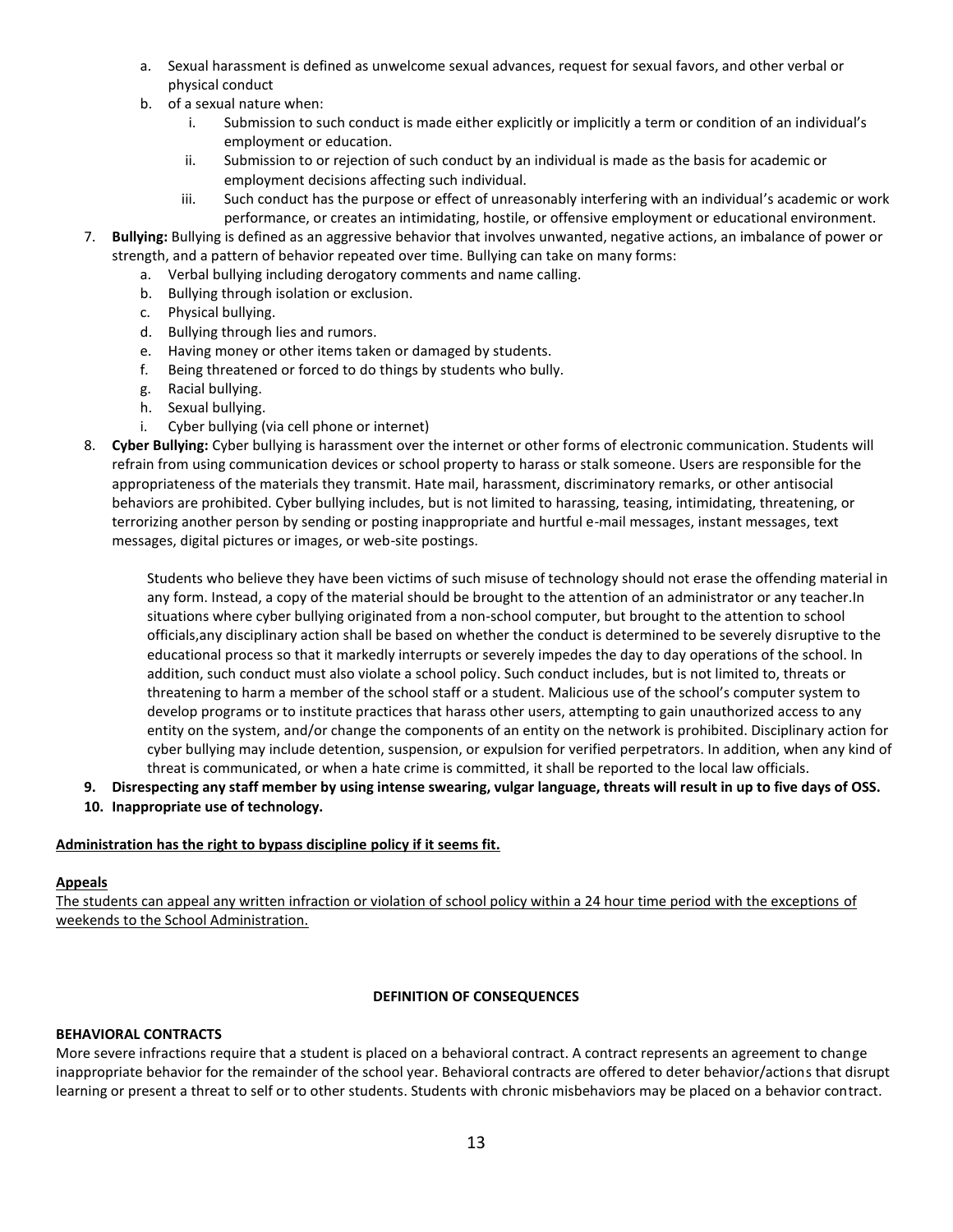Administration and a counselor will meet with Parents/Guardians if their child is placed on a contract. The parent/guardian and student will sign and agree to the terms of the behavioral contract. Students who are unable to fulfill the terms of their contract or continue to repeat disruptive behaviors may be suspended or expelled.

### **ISS**

During in-school suspension (ISS), a student is removed from the regular classroom setting. Students in ISS are required to complete school assignments. Scheduled bathroom breaks are given. Students in ISS do not participate in regular classroom activities or attend field trips. Students are not allowed to talk, sleep, or misbehave in ISS. Students who fail to follow rules in ISS can be sent home. The ISS instructor will gather the assignments from the students' teachers. Students in ISS cannot participate in extracurricular activities. Students in ISS will eat lunch in the ISS room.

### **OSS**

Any student in out-of-school suspension (OSS) will not be allowed back on school grounds until the terms of the suspension is completed. Any student who is on OSS will not be allowed to participate in any extracurricular activities on the day of suspension or during their suspension time. It is the Parents'/Guardians' responsibility to request their student's assignments from the front office while their student is on OSS.

#### **DRILLS**

It is necessary for the school to conduct special drills throughout the year to assist in the safety and care of the students and staff. If a warning situation occurs near the end of the school day, students will be cared for until the situation ends, instead of being dismissed.

### **FIRE DRILL**

Fire drills are held four times a year. Each classroom has a special evacuation route posted in each room.

### **TORNADO DRILL**

Tornado drills are held twice a year. Each classroom has a special designated area assigned for tornado drills.

#### **LOCKDOWN DRILL**

Lockdown drills are held as needed. Staff and students will follow up-to-date protocols.

#### **LIBRARY**

Library use is a privilege and can be revoked for improper behavior. Students are personally responsible for lost books and materials. If a student loses one or more books or other library items, the student has to pay for the item by the end of the school year. Restitution has to be paid before the student can check out any other library materials. Failure to pay for lost book(s) can result in the following action:

- The student's grade reports and transcript can be withheld until the library material is returned or paid for.
- The student will not be allowed to participate in any graduation ceremonies. The student must have a signed clearance statement from the librarian stating that all library materials are paid in full.

### **LOCKERS**

Each student may be assigned a locker with a combination lock. Students are not to share the combinations with other students. A student is allowed to put his/her personal lock on his/her locker with the understanding that a spare key must be delivered to the office of the counselor or principal. Locker inspections will be held when deemed necessary. Any locker inspection may be conducted with or without the student's presence or approval. Students may use lockers, desks, and other storage areas only to facilitate participation in school instruction and activities. No other use is permitted.

By law, each student has the right to personal privacy at school. Students may not, however, have dangerous or prohibited items at school. Lockers and desks are the property of, and are under the control of, the school, and may be checked at any time for dangerous and prohibited items without notice, consent, or a search warrant. For the protection of all students, dangerous or deadly weapons including, but not limited to, firearms, knives, metal knuckles, straight razors, and other instruments capable of inflicting injury are prohibited. Illegal or prohibited items will be properly disposed or held for the police if necessary.

#### **SEARCHES**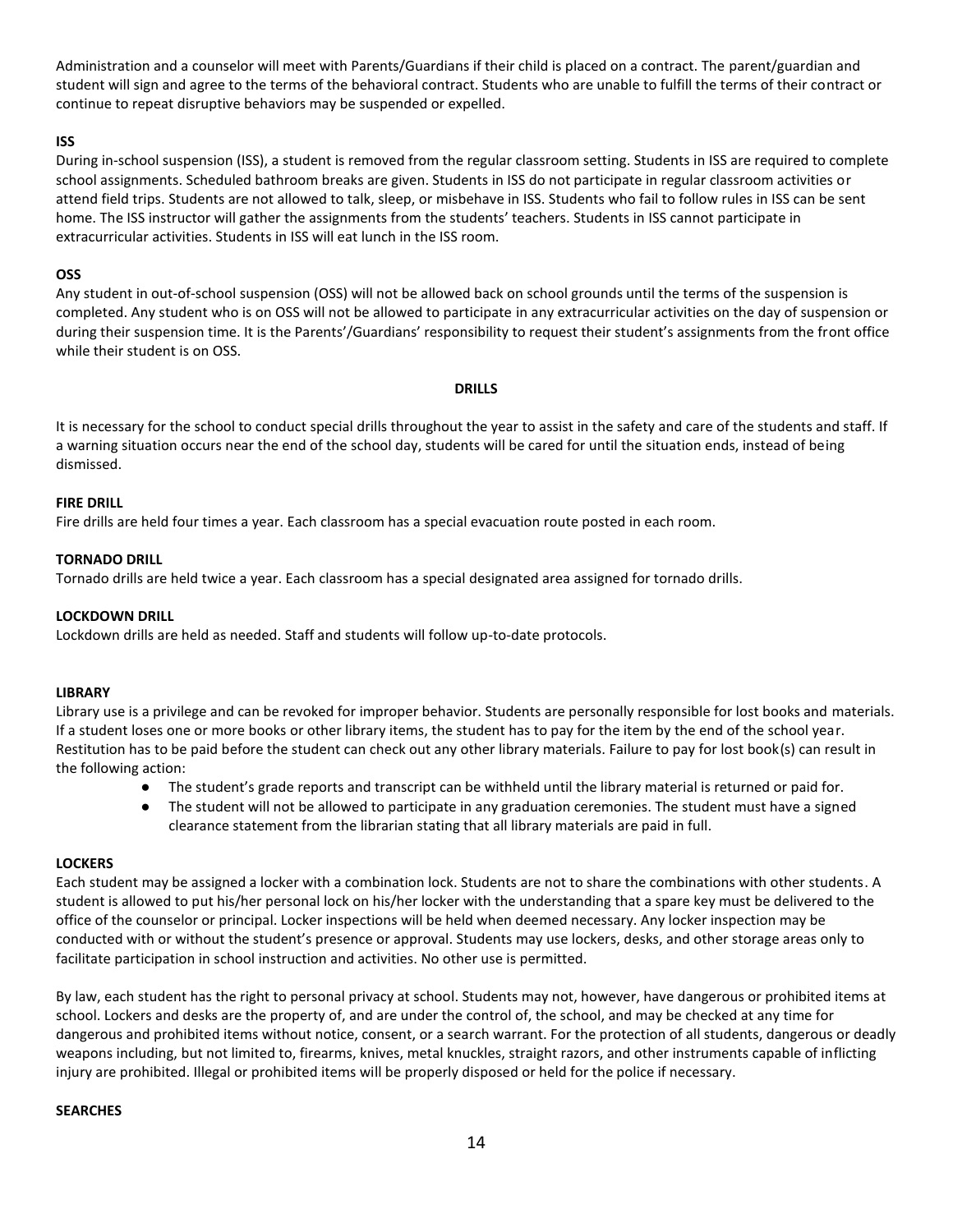A student's person and/or personal items (e.g. purse, book bag, etc.) may be searched whenever a school official has reasonable suspicion that the student is in possession of illegal materials or drugs. If a "pat down" search of a student is conducted, a school official and a witness of the same sex as the student will conduct it in private. If an extreme emergency condition requires a more intrusive personal search, such a search will only be conducted by a school official of the same sex and a witness of the same sex as the student. Law enforcement may be called in to assist with the search.

### **AUTOMOBILE SEARCHES**

Parking on school premises is a privilege. School authorities retain the right to routinely patrol parking lots and inspect car exteriors. Interiors may be inspected whenever school officials have reasonable belief that illegal materials or drugs are inside. Such inspections may be conducted without notice, consent, or search warrant.

### **SCHOOL ARRESTS BY POLICE**

If the police wish to come to the school for official business, they must first contact the school administration. Law enforcement authorities will be allowed to conduct an interview in the school only if special circumstances exist or if the interview is being conducted at the request of school authorities.

If the police have a warrant for the student's arrest, they will be permitted to serve and arrest the student. Whenever possible, the arrest will be conducted in the office, in a private area. Law enforcement personnel should remain in the administration office while school personnel seek out the student. Police questioning, if necessary, should be private and removed from observation of other pupils and/or school personnel. The school administration should be present at the interview, but not take part in any of the questioning.

#### **MEALS**

Students are to eat their meals (breakfast and lunch) in the assigned areas area. All students may eat school meals at no charge to them or their families.

#### **MEDICATIONS**

Students shall not take medications, prescription, or other drugs while at school unless such medicine is dispensed by the counselor, principal, or other administration. Medications should be turned into the office. The parent must give a specific written request under the written directive of the student's personal physician.

#### **PORTABLE ELECTRONIC POLICY**

Students are not allowed to use cell phones, smart phones, earbuds, headphones, or portable media devices during class time. Such devices are to be kept in the student's locker, kept out of sight, turned in at the school office, or surrendered to the teacher upon request. Each classroom has an organizer where students should place their phones. Violations will reset after each semester. The following disciplinary action will be taken.

● Each violation – Phone is confiscated, given to the office, and then returned at the end of the day. If the student turns over the phone willingly, the offense is treated as a minor offense. If there is any adverse behavior to turning over the phone, refer to the majors and minors list.

#### **PROM**

Prom is a school-sponsored, alcohol-free, and drug-free event. Prom participants may be subject to alcohol and drug testing.

## **REPORT CARDS**

Grade reports will be done on a quarterly basis. Grade reports will be mailed out. The parent/guardian also has the option of picking up the grade report in the front office. In order to better monitor their progress, students are given a copy of their grades every quarter.

#### **SCHOOL CANCELLATIONS**

Notification of school cancellations, closures, and dismissals due to inclement weather or other emergencies will be broadcast on Keloland, KSFY television stations, and on the Lower Brule Schools Facebook page..

#### **STANDARDIZED TESTS**

Students are required to take standardized tests for the state of South Dakota and the Bureau of Indian Education.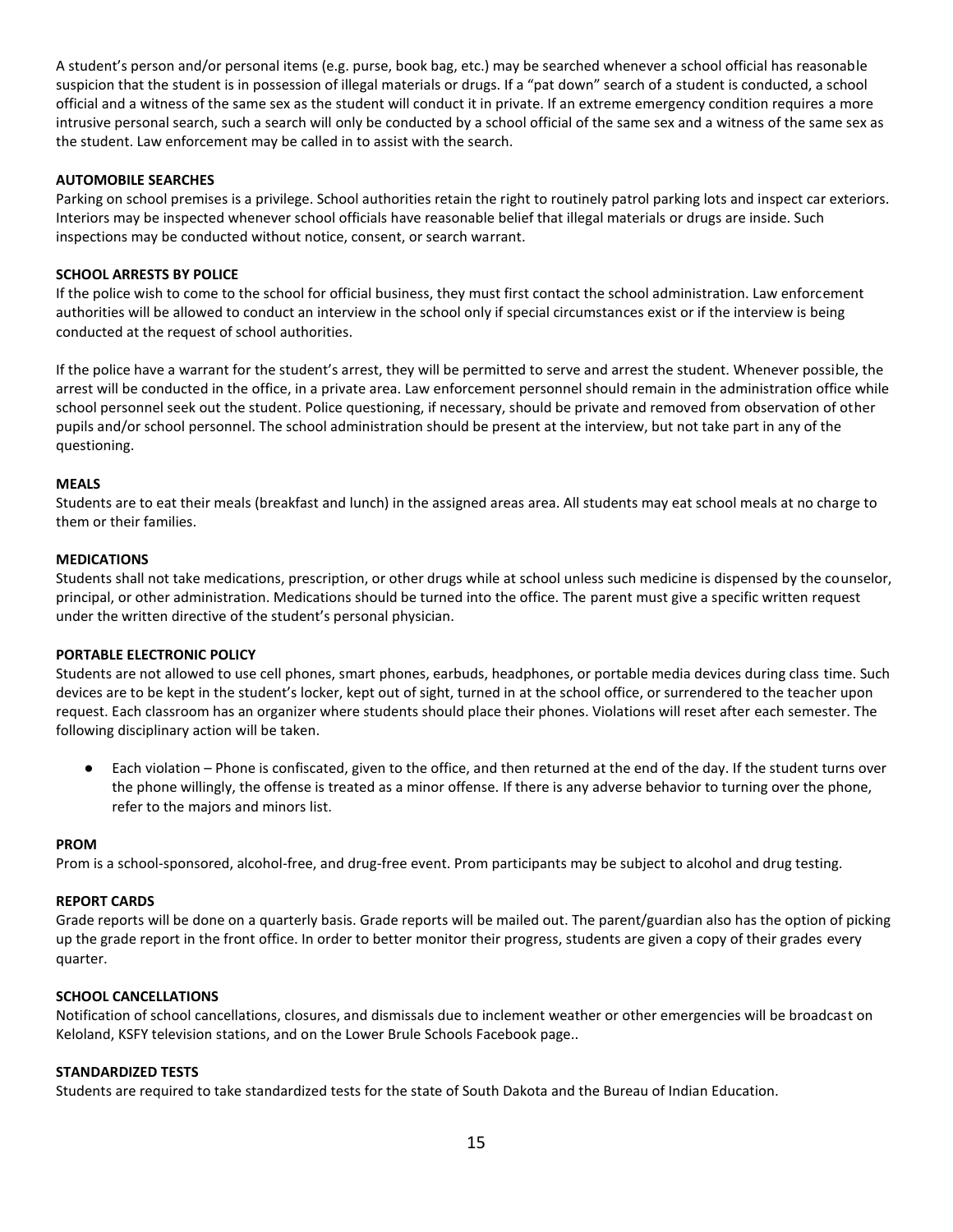### **STUDENT COUNCIL**

Elections for officers are held every school year. Two representatives from each grade are selected in the fall. Students may be removed from student council due to academic reasons, disciplinary problems, or lack of school attendance. Students are requested to voice their wants and suggestions to their Student Council representatives.